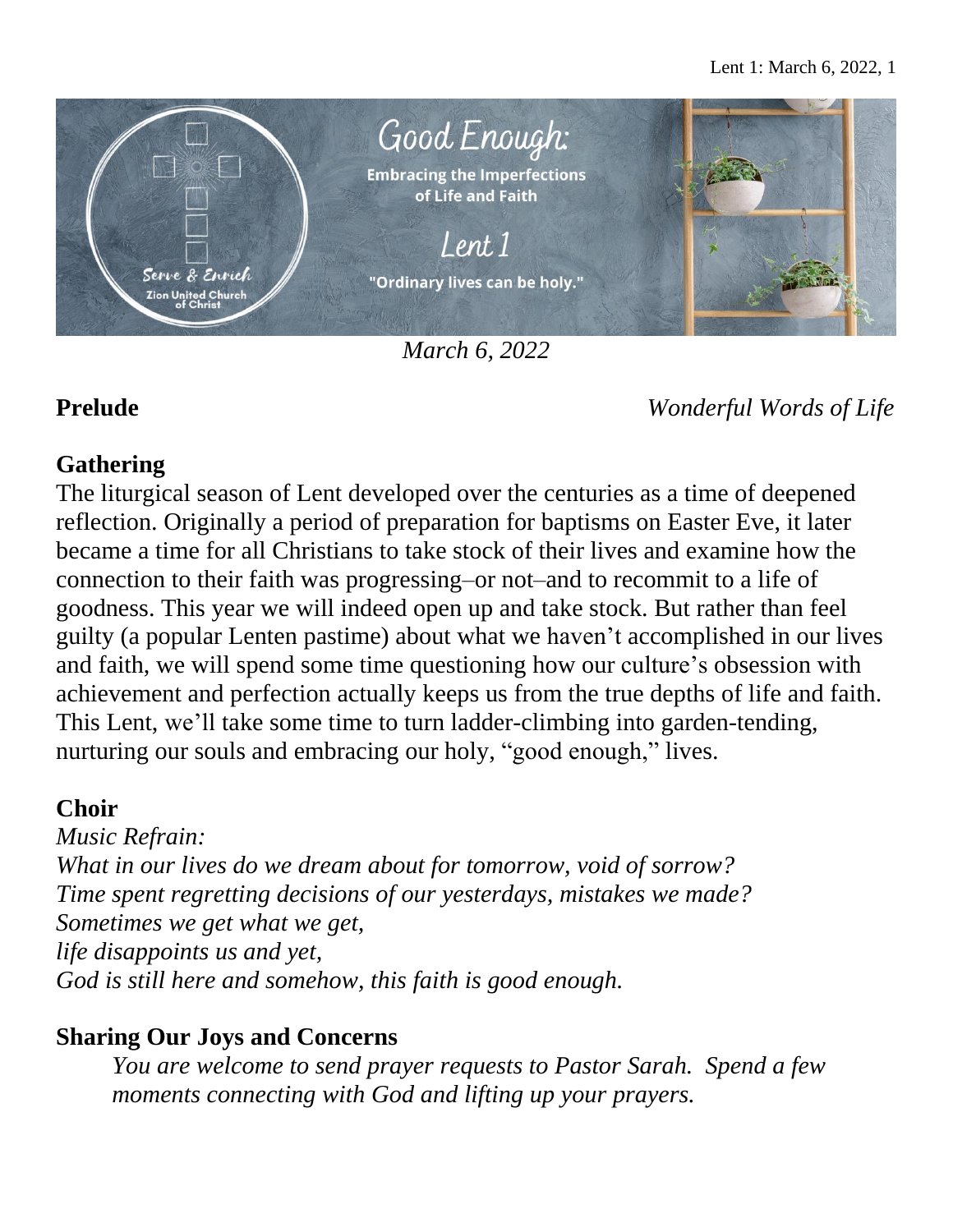## **A Time of Prayer**

**The Lord's Prayer** (unison)—Our Father, who art in heaven, hallowed be thy name, thy kingdom come, thy will be done, on earth as it is in heaven. Give us this day our daily bread. And forgive us our debts, as we forgive our debtors. And lead us not into temptation, but deliver us from evil. For thine is the kingdom, and the power, and the glory, forever. Amen.

# **Choir** *Prayer for Peace*

### **We Hear God's Word** *Luke 4:1-13 (NRSV)*

Jesus, full of the Holy Spirit, returned from the Jordan and was led by the Spirit in the wilderness, where for forty days he was tempted by the devil. He ate nothing at all during those days, and when they were over, he was famished. The devil said to him, "If you are the Son of God, command this stone to become a loaf of bread." Jesus answered him, "It is written, 'One does not live by bread alone.'"

Then the devil led him up and showed him in an instant all the kingdoms of the world. And the devil said to him, "To you I will give their glory and all this authority; for it has been given over to me, and I give it to anyone I please. If you, then, will worship me, it will all be yours." Jesus answered him, "It is written, 'Worship the Lord your God, and serve only him.'"

Then the devil took him to Jerusalem, and placed him on the pinnacle of the temple, saying to him, "If you are the Son of God, throw yourself down from here, for it is written, 'He will command his angels concerning you, to protect you,' and 'On their hands they will bear you up, so that you will not dash your foot against a stone.'" Jesus answered him, "It is said, 'Do not put the Lord your God to the test.'" When the devil had finished every test, he departed from him until an opportune time.

# **Thoughts about an Imperfect Life and Faith**

"Ordinary lives can be holy."

**Choir** *For All My Days*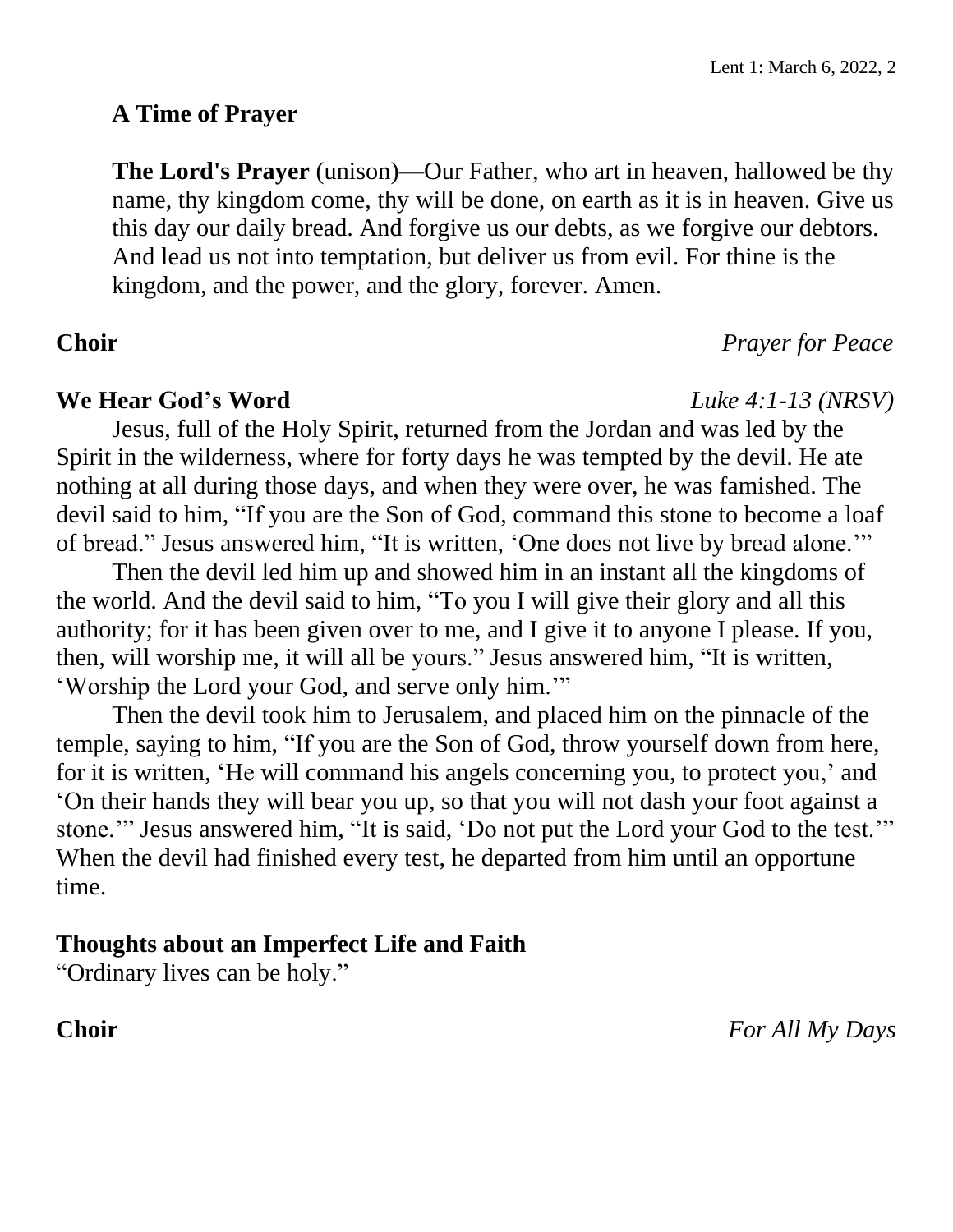### **We Gather at the Table**



**Set Your Place at the Table**—Communion was first celebrated in the homes of those in the early church. Friends and family would gather together to pray, singing songs, and break bread. We carry on that tradition today. Whatever you have on hand to celebrate communion will work just fine, because this ancient ritual is not about what we use for this meal or where we partake of it. Instead, it is about the act of remembrance. So, gather around the table, prepare your place, and remember that Christ is in our midst.

**Our Invitation—**Like Simon Peter, there are those moments when we are struck down by our shorting comings and the ways we have strayed from God's path. We are bound by doubt that leaves us stagnate, unable to act. Yet in Christ, we find words of grace and mercy that heal our souls, that empower and embolden us once again to live faithfully. Here are Christ's table, the bounty overflows and there is always enough to go around.

**The Words of Institution**— On the night in which he gave himself up for us, he took bread, gave thanks to you, broke the bread, gave it to his disciples, and said: "Take, eat; this is my body which is given for you. Do this in remembrance of me." When the supper was over, he took the cup, gave thanks to you, gave it to his disciples, and said: "Drink from this, all of you; this is my blood of the new covenant, poured out for you and for many for the forgiveness of sins. Do this, as often as you drink it, in remembrance of me." And so, we remember…we offer ourselves…we proclaim God's love…

**Our Confession**— It is right, and a good and joyful thing, anytime and everywhere to give thanks to you. You created this world full of so much beauty and sorrow and called it Good. And called it Enough. Although we feel lost at times, you are ever present. We doubt, resist, turn away, and rage, insistent on our own power to pull us through, and yet sure that we are to blame, making life seem like a confusing paradox. But you are patient. You are here to meet us–reside with us in strange and alienating times, always faithful, always present in this Body gathered around your table, in this Body gathered here in this sacred space.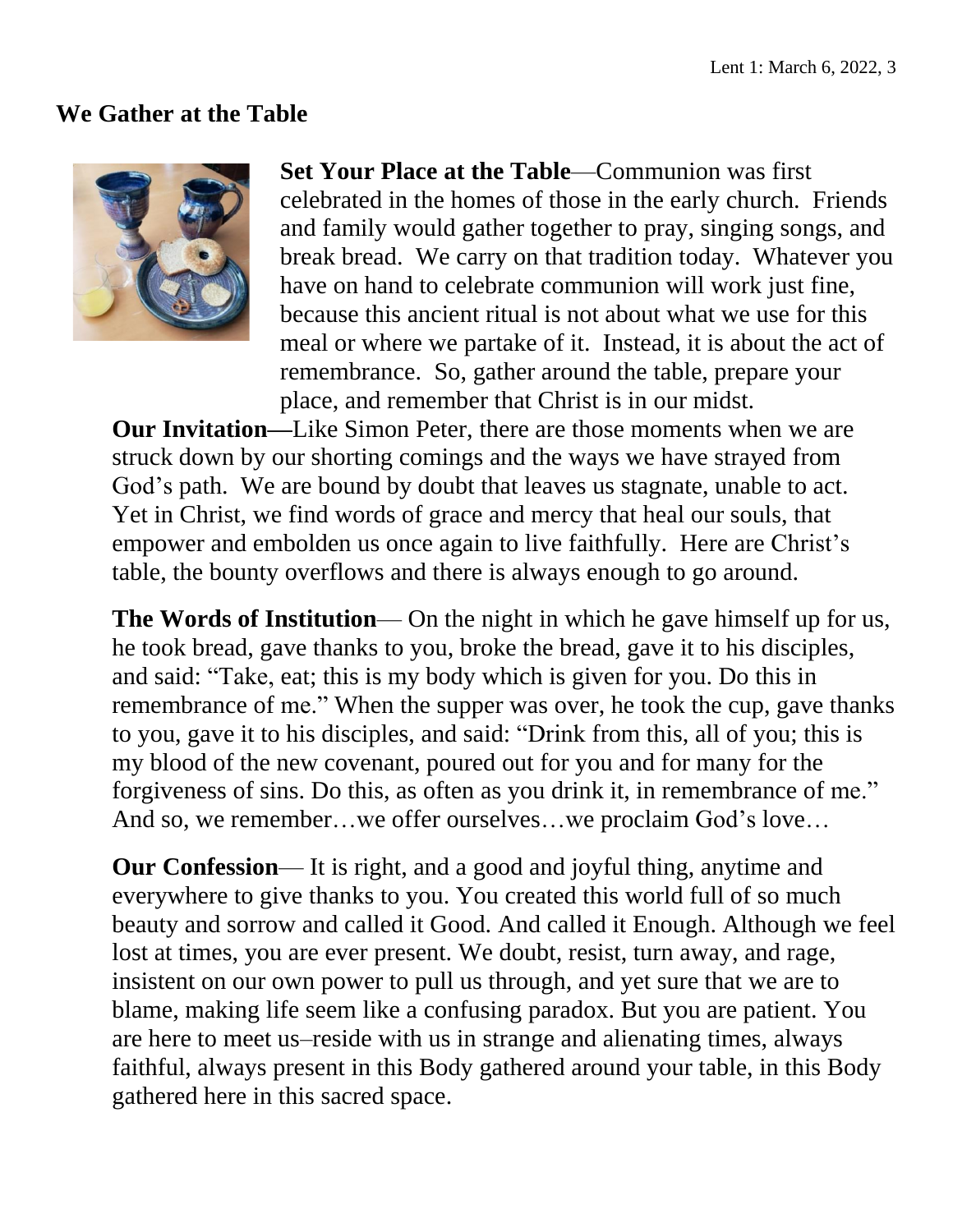**Assurance of Grace—**Together we proclaim the praise-filled truth of your glory along with all the saints: Jesus Christ came into this world and proclaimed freedom for the bound, justice for the oppressed, grace for the lost, love for the prodigal. Through the life and ministry of Jesus, we can imagine and live into a community where all who struggle are taken into loving arms and those who struggle to love are invited into greater compassion.

**Blessing Our Meal**— Pour out your Holy Spirit on us gathered here, and on these gifts of bread and fruit of the vine. Make them be for us sustenance for our days, love for simple and ordinary lives, fuel for justice in this world. By your Spirit open us to each other. Open us to the world, making us one in you, through Christ, in the power of your amazing grace!

**We Share the Bread and the Cup** – As you eat the bread, remember, "This is the body of Christ broken for you." Take and eat. As you drink the cup, remember, "This is the blood of Christ shed for you and the forgiveness of sins." Take and drink.

**We Give Thanks**—Almighty God, we give you thanks for the gift of our Savior's presence in the simplicity and splendor of this holy meal. Unite us with all who are fed by Christ's body and blood that we may faithfully proclaim the good news of your love and that your universal church may be a rainbow of hope in an uncertain world; through Jesus Christ our Redeemer.  $A$ men. $=$ 

# **We Respond to God's Word with Our Giving**

**Invitation—**As a simple, small act of faith, we bring to God, this day, our gifts—gifts of our gratitude and gifts of our lives, knowing that through this small act, God can do great things.

**March Benevolence**—Jesus invited us to do to the least of these as we would do for him. To feed the hungry and give drink to the thirsty is the same as giving food and drink to our Savior. This month we seek to feed our hungry neighbors, those who face food insecurity and need a little support to care for their families. Every week God's Bounty Food Pantry lives out Christ's call for us to serve our neighbors.

You can mail your offerings to our office or give online at